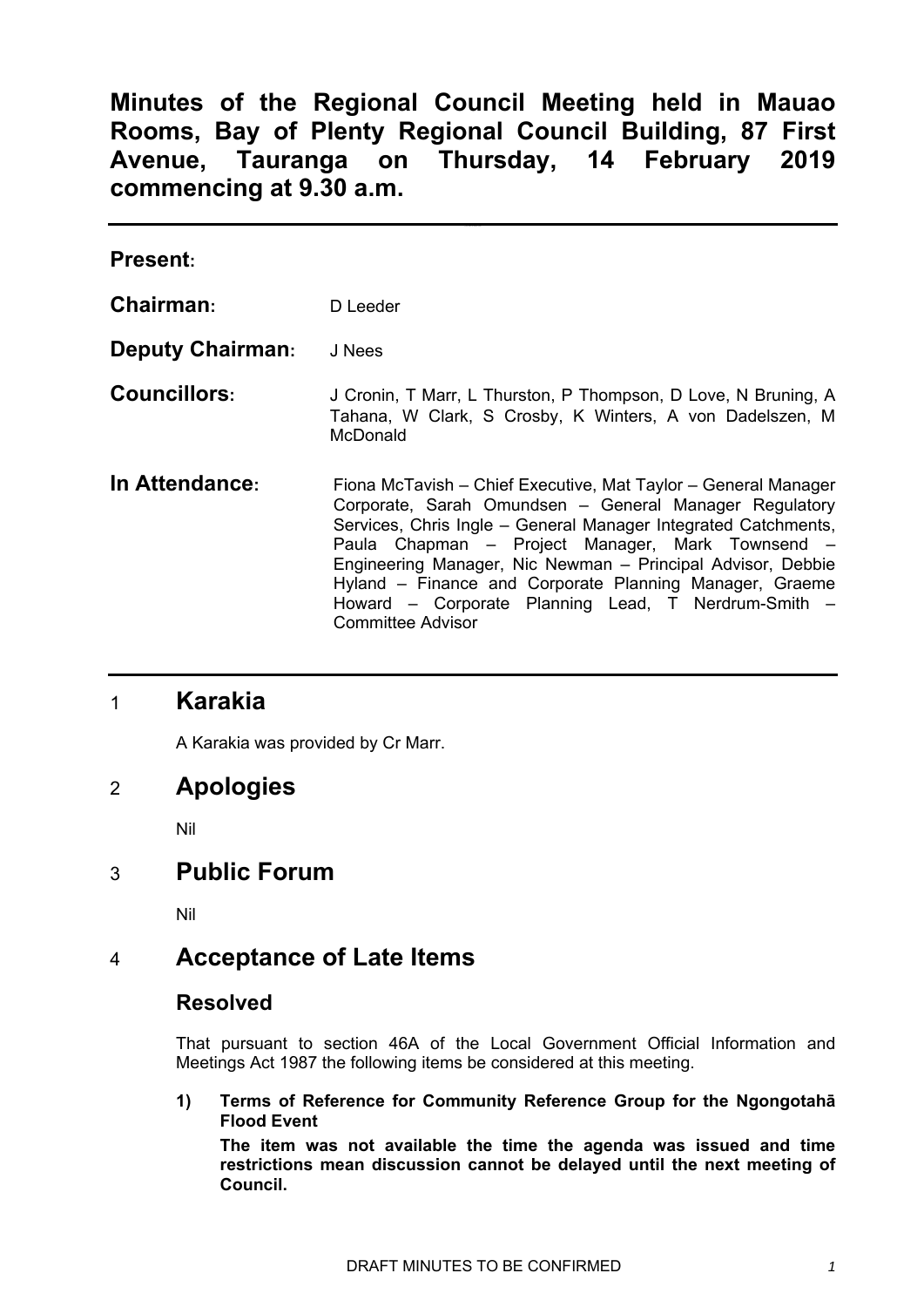#### **Winters/Marr CARRIED**

# 5 **General Business**

**Discussion** 

• Increased roading tolls by NZTA.

# 6 **Confidential Business to be Transferred into the Open**

Nil

# 7 **Declaration of Conflicts of Interest**

Nil

## 8 **Previous Minutes**

## 8.1 **Regional Council Minutes - 13 December 2018**

### **Resolved**

**That the Regional Council:** 

#### **1 Confirms the Regional Council Minutes - 13 December 2018**

#### Matters Arising:

- Residents Survey analysis was scheduled to be presented to Council in March 2019
- Tertiary bus service /targeted rates. Council was seeking commitment from tertiary providers regarding funding towards bus service
- Waikato Regional Council targeted rate for Hamilton City: Once a bus service was established in a certain area and bus stop within 600m of a residence, targeted rate was applied. Update of any changes in current WRC LTP to be provided to Councillors.

**Leeder/Love CARRIED**

## 8.2 **Regional Transport Committee Minutes - 23 November 2018**

### **Resolved**

**That the Regional Council:** 

#### **1 Receives the Regional Transport Committee Minutes - 23 November 2018**

#### Matters Arising:

 Review of Regional Land Transport Plan in 2019: Current RLTP had been developed in the disruptive environment of a new Government Policy Statement and amendments had already been identified and implemented. Regional Transport Committee encouraged a more structured approach to amendments, with an overall review aligning with the release of the second GPS.

#### **Crosby/Nees**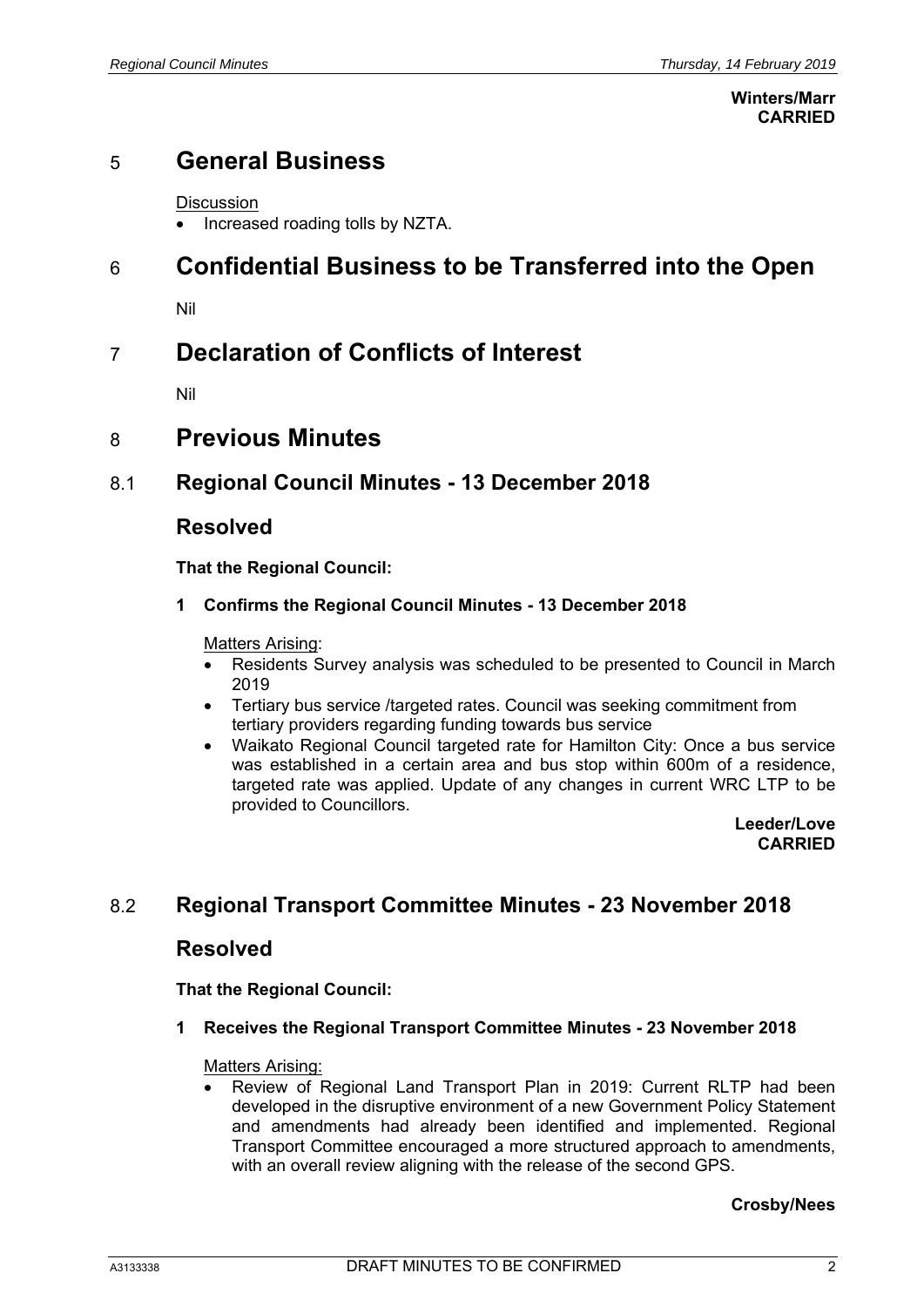**CARRIED**

### 8.3 **Civil Defence Emergency Management Group Joint Committee Minutes - 07 December 2018**

### **Resolved**

**That the Regional Council:** 

**1 Receives the Civil Defence Emergency Management Group Joint Committee Minutes - 07 December 2018** 

> **Crosby/Nees CARRIED**

### 8.4 **Rangitaiki River Forum Minutes - 07 December 2018**

### **Resolved**

**That the Regional Council:** 

**1 Receives the Rangitaiki River Forum Minutes - 07 December 2018** 

**Crosby/Nees CARRIED**

### 8.5 **Te Maru o Kaituna River Authority Minutes - 14 December 2018**

#### **Resolved**

**That the Regional Council:** 

**1 Receives the Te Maru o Kaituna River Authority Minutes - 14 December 2018** 

**Crosby/Nees CARRIED**

## 9 **Reports**

### 9.1 **Chairman's Report**

Report was taken as read.

### **Resolved**

**That the Regional Council:** 

**1 Receives the report, Chairman's Report.** 

**Leeder/Love CARRIED**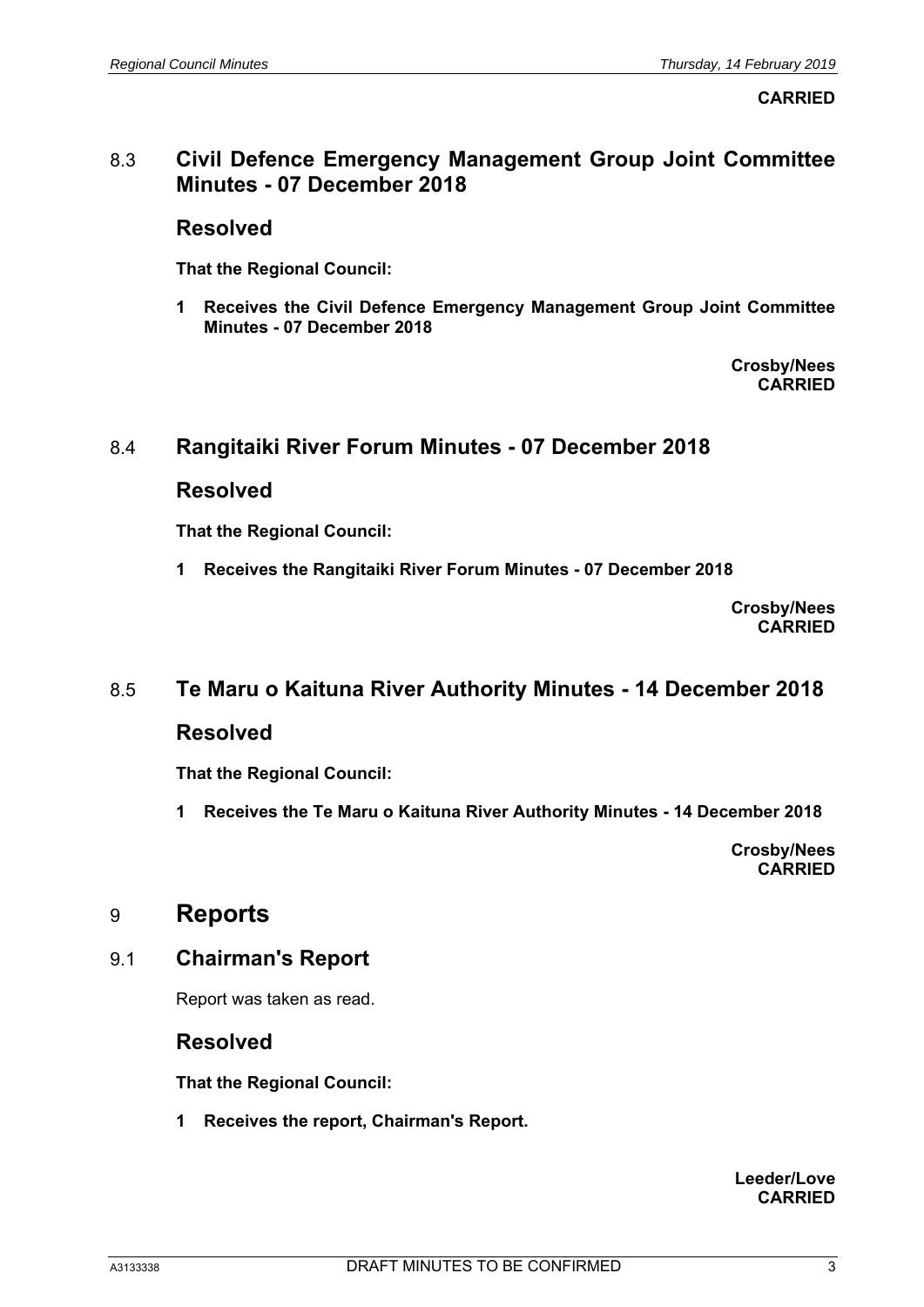## 9.2 **Chief Executive's Report**

#### Key Points

- Urban Form and Transport Initiative project plan would be presented to the SmartGrowth Leadership Group in March 2019
- Tauranga's transfer stations did not have capacity to accommodate the increasing growth and conversations were taking place on how to best address the situation.

#### Key Points – Members

- The ability of Council to meet the expectations of the Bay of Plenty region, in particular in the areas of strategic growth, should be further discussed
- Toi EDA to work closer with Regional Council regarding the projected growth in the Eastern Bay of Plenty
- Understanding and responding to iwi expectations was a significant issue for Council.

## **Resolved**

**That the Regional Council:** 

**1 Receives the report, Chief Executive's Report.** 

**Von Dadelszen/Marr CARRIED**

## 9.3 **2016 0146 3 year Contract Extension for Rivers and Drainage Panel Suppliers and Procurement Plan for Additional Suppliers**

Chris Ingle – General Manager Integrated Catchments and Paula Chapman – Project Manager presented this item.

#### In Response to Questions

- Supplier shortages were mainly in the electric field and fencing work
- Subcontracting was not permitted to providers not on the list
- There were processes in place to approve subcontractors that were not on the list
- Any changes in ownership of an approved contractor would be considered by Council to ensure required standards were maintained.

### **Resolved**

**That the Regional Council:** 

- **1 Receives the report, 2016 0146 3 year Contract Extension for Rivers and Drainage Panel Suppliers and Procurement Plan for additional suppliers;**
- **2 Approves the decision to renew existing supplier contracts to 28 February 2022;**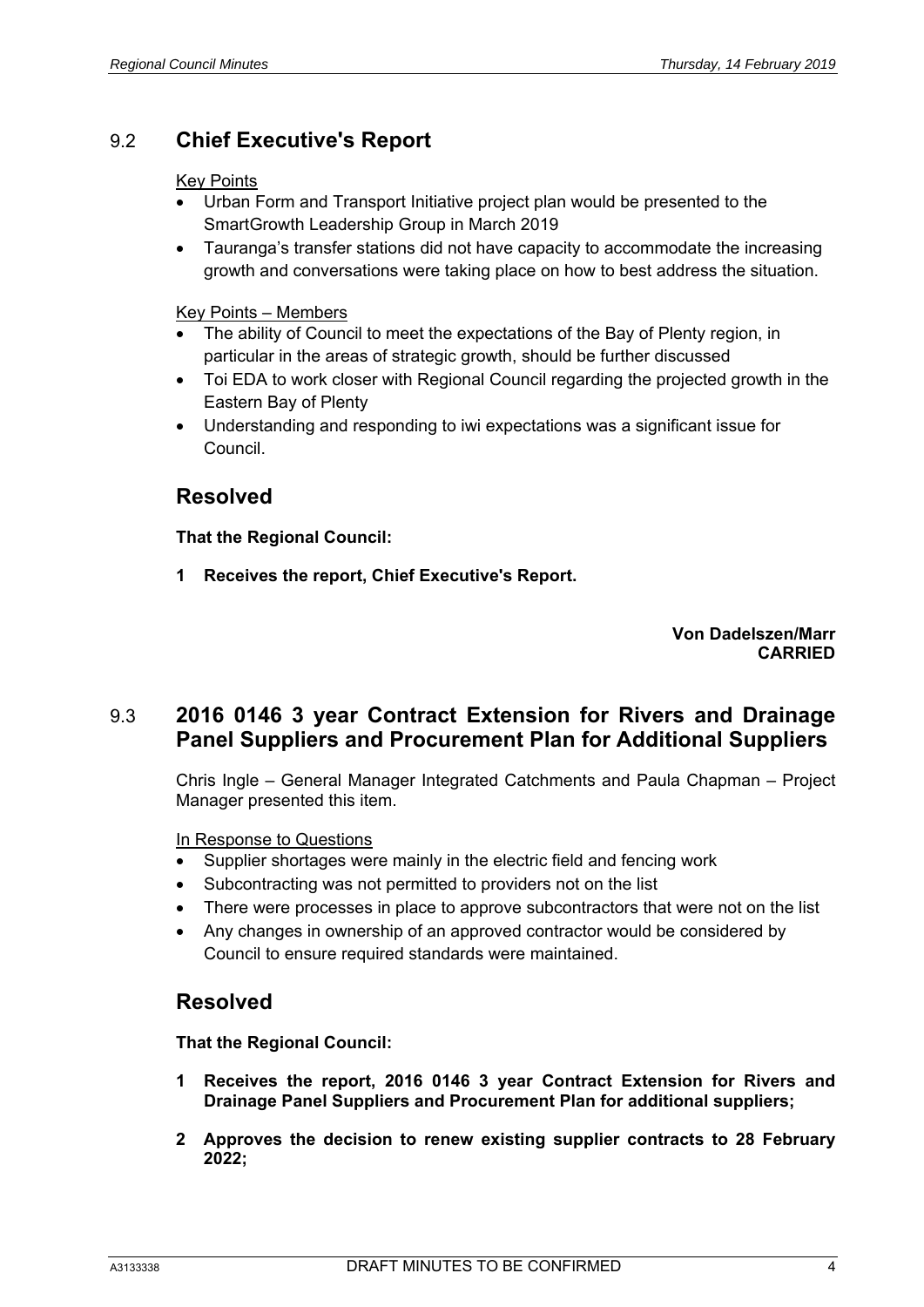- **3 Approves going to market to invite new proposals/tenders as set out in the procurement plan;**
- **4 Confirms that the decision has a low level of significance**

**Crosby/von Dadelszen CARRIED**

### 9.4 **Rangitaiki River Scheme Review Implementation**

Chris Ingle – General Manager Integrated Catchments, Mark Townsend - Engineering Manager and Nic Newman – Principal Advisor presented this item

#### In Response to Questions

- Work on the concrete walls on the western side of the River was progressing well, but taking longer than initially anticipated
- Council was well connected with the Edgecumbe community and regular media releases were communicating progress.

#### Key Points – Members

 Suggested that the Audit & Risk Committee undertake a more active role in the monitoring of major Council projects from a governance perspective.

#### **Resolved**

**That the Regional Council:** 

- **1 Receives the report, Rangitaiki River Scheme Review Implementation;**
- **2 Resolves to send a copy of this report to the Review author, Sir Michael Cullen.**

**Leeder/Winters CARRIED**

#### 9.5 **Kaituna Re-Diversion - Request to Bring Forward Budget**

#### **Resolved**

**That the Regional Council:** 

- **1 Receives the report, Kaituna Re-diversion request to bring forward budget;**
- **2 Approves transferring \$4.5 million of the project's capital budget from year 2 of the LTP to the current year.**

**Crosby/Bruning CARRIED**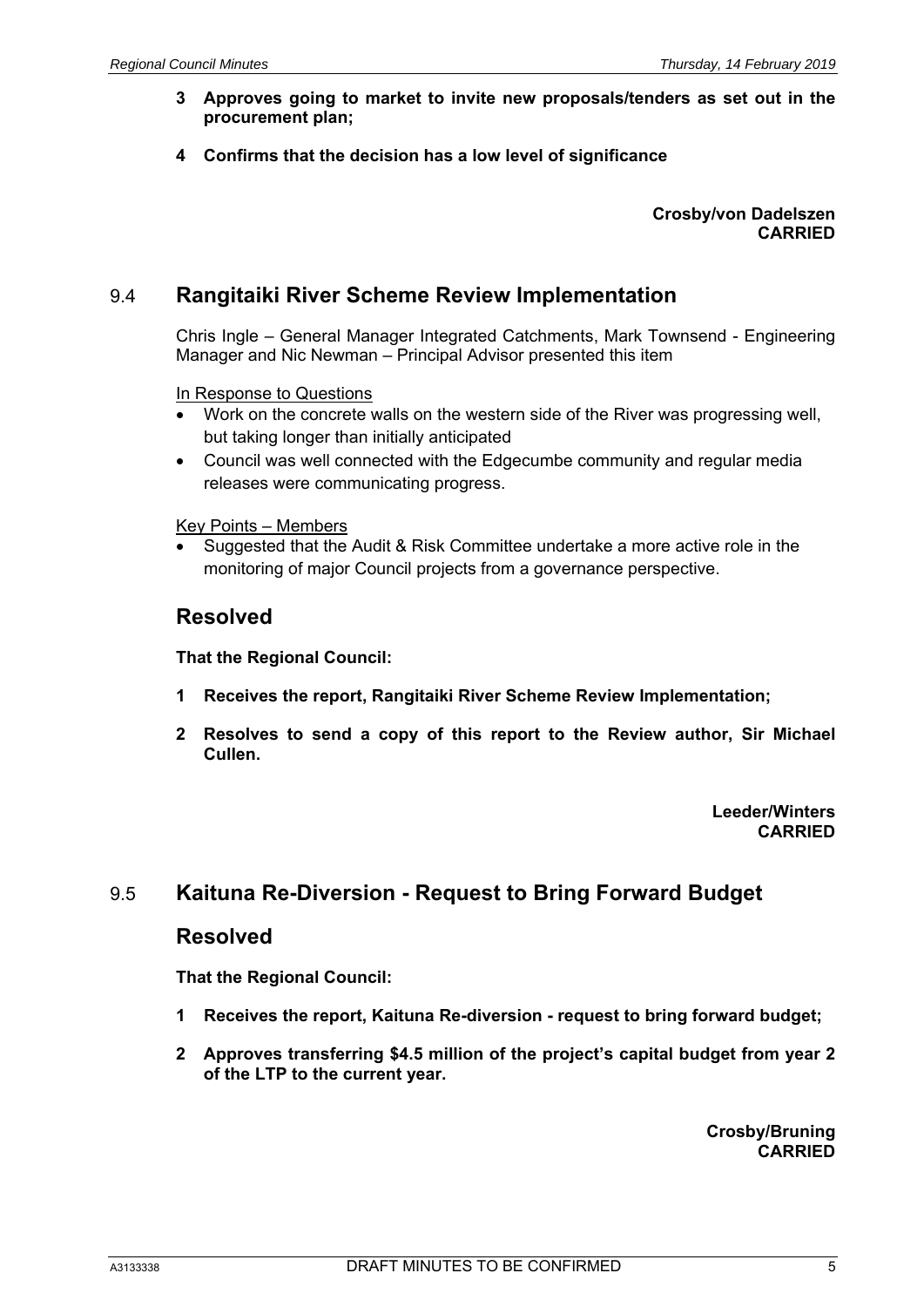## 9.6 **April 2017 Flood Recovery Project - Progress Report**

Chris Ingle – General Manager Integrated Catchments and Paula Chapman – Project Manager presented this item.

Key Points

- Co-operation between Council and the various insurance providers was positive and recovery costs aligned with budgeted expectations
- Recognised the challenges in sourcing the required amount of rocks.

## **Resolved**

**That the Regional Council:** 

**1 Receives the report, April 2017 Flood Recovery Project - Progress Report.** 

**Clark/Bruning CARRIED**

## 9.7 **Arotake Tuarua 2018/19 - Performance Monitoring Report, July to December 2018**

*PowerPoint presentation – Reference A3134286* 

Debbie Hyland – Finance and Corporate Planning Manager and Graeme Howard – Corporate Planning Lead presented this item.

#### Key Points of Presentation

- Arotake Tuarua 2018/19
- Financial performance
- Capital performance.

Staff Follow-up for Next Arotake Tuara Monitoring Report

- Update on the development of the Coastal Marine Research Centre
- Overspend vs underspend: Higher level of detail to be provided
- Consider the possible inclusion of a monitoring tool of current and future challenges, recognising the backward looking aspect of the report and public sensitivities
- Building project spends related to the Tauranga, Whakatāne and Rotorua Council buildings.

## **Resolved**

**That the Regional Council:** 

**1 Receives the report, Arotake Tuarua 2018/19 - Performance Monitoring Report, July to December 2018.** 

> **Nees/Love CARRIED**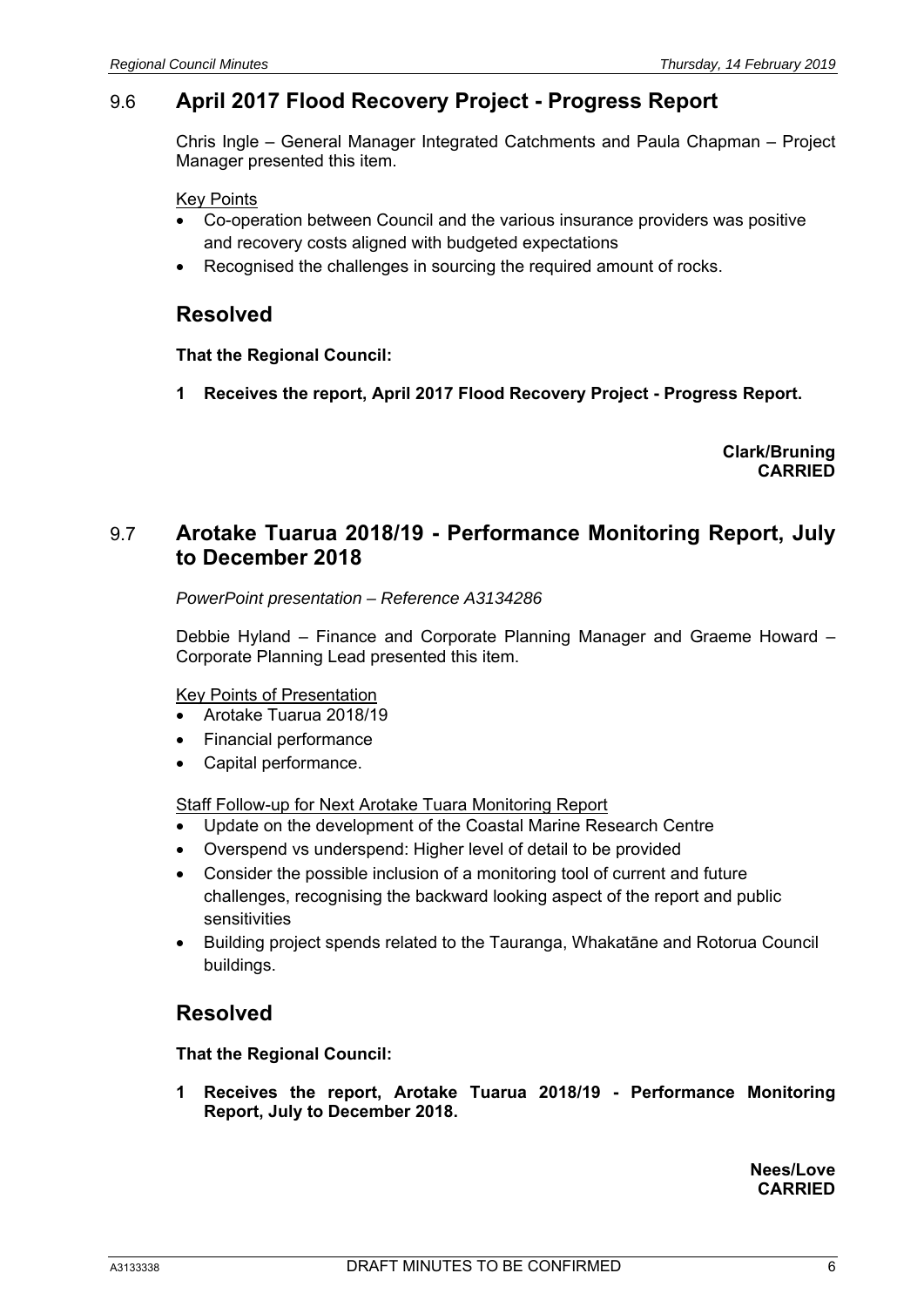# 10 **Public Excluded Section**

## **Resolved**

**Resolution to exclude the public:** 

**THAT the public be excluded from the following parts of the proceedings of this meeting.** 

**The general subject of each matter to be considered while the public is excluded, the reason for passing this resolution in relation to each matter, and the specific grounds under section 48(1) of the Local Government Official Information and Meetings Act 1987 for the passing of this resolution are as follows:** 

| <b>General Subject of Matter to</b><br>be Considered                                           | <b>Reason for passing this</b><br>resolution in relation to this<br>matter | <b>Grounds under Section</b><br>48(1) LGOIMA 1987 for<br>passing this resolution |
|------------------------------------------------------------------------------------------------|----------------------------------------------------------------------------|----------------------------------------------------------------------------------|
| <b>Public Excluded Regional</b><br><b>Council Minutes - 13</b><br>December 2018                | Refer to the relevant section<br>of the minutes                            | Good reason for<br>withholding exists under<br>Section 48(1)(a)                  |
| Whakapoungakau<br><b>Aggregated Lands Trust</b><br><b>Gorse Conversion</b><br><b>Agreement</b> | To protect the privacy of an<br>individual                                 | Good reason for<br>withholding exists under<br>Section $48(1)(a)$                |
| Rangitaiki Floodway Stage 5<br>- Contract Award                                                | To carry out commercial<br>activities                                      | Good reason for<br>withholding exists under<br>Section 48(1)(a)                  |
| <b>Regional Property Update</b>                                                                | To protect the commercial<br>position of an individual                     | Good reason for<br>withholding exists under<br>Section $48(1)(a)$                |
| <b>Electricity Supply Contract</b>                                                             | To carry out commercial<br>and industrial negotiations                     | Good reason for<br>withholding exists under<br>Section $48(1)(a)$                |
| <b>Confidential Treasury</b><br><b>Report - Arotake Tuarua</b><br>2018/19 - At 10.30am         | To carry out commercial<br>and industrial negotiations                     | Good reason for<br>withholding exists under<br>Section 48(1)(a)                  |

**THAT Earl White – Bancorp Treasury Services Ltd permitted to stay after the public was excluded due to his knowledge of the Confidential Treasury Report - Arotake Tuarua 2018/19.** 

> **Leeder/Nees CARRIED**

# 11 **Consideration of Late Items**

## 11.1 **Terms of Reference for Community Reference Group for the Ngongotahā Flood Event**

Chris Ingle – General Manager Integrated Catchment presented this item.